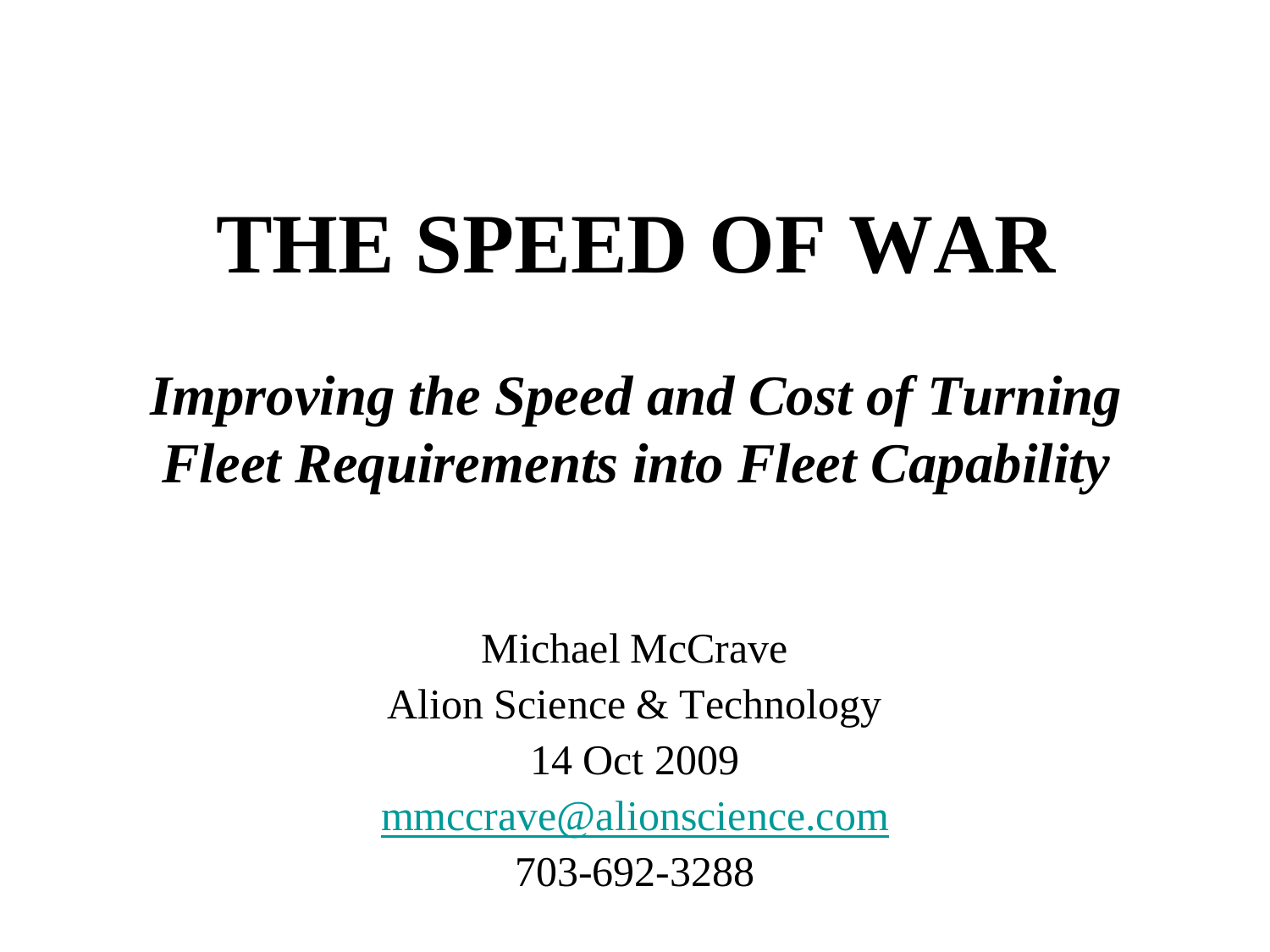# **Leadership: "The Speed of War"**

*" Our enemies…are well-funded, agile…and seek the most dangerous weapons."*

*" We have seen the power and speed with which actions, images and ideas impact military operations. This pace of change continually redefines the security environment in which we operate."*

*" We must follow through— rapidly execute — on every plan, budget decision, strategy and policy…to better defend…our national interests."*

*ADM Mullen as CNO in 2007 Chairman JCS*

*"Today on the battlefield, the IED fight, every 30 days, its competitive edge has changed. In the cyberwarfare fight, it's about every 14 days we change the competitive edge. You have to build an architecture, because everything can't be produced in 14 days or 30 days, " Cartwright said. "But you have to build it with the idea in mind that the unknown guy gets a vote. And a lot of times that unknown guy now has the throw weight to really do you in."*

*GEN Cartwright Vice CJCS 2009*

**Are we organized to outpace our adversaries?**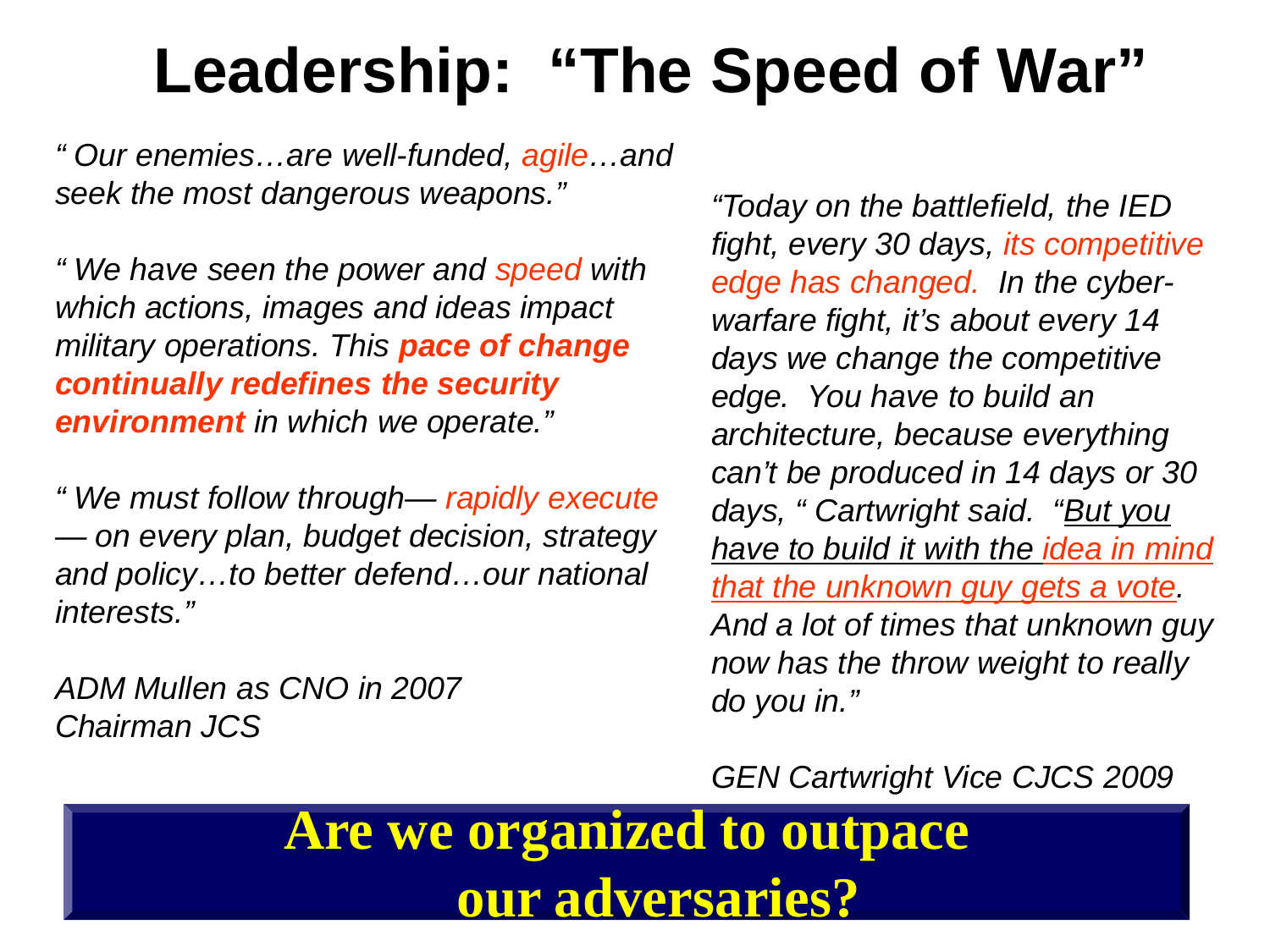## **One Adversary… One Attack**

" *We bled Russia for ten years until it went bankrupt and was forced to withdraw in defeat. We are continuing the same policy to make America bleed profusely to the point of bankruptcy*…

*Al Qaeda spent \$500K to carry out the attacks of September 11th, which caused America to spend more than \$500B. Every dollar of Al Qaeda defeated \$1M of America.*"

Osama Bin Laden, Oct 2004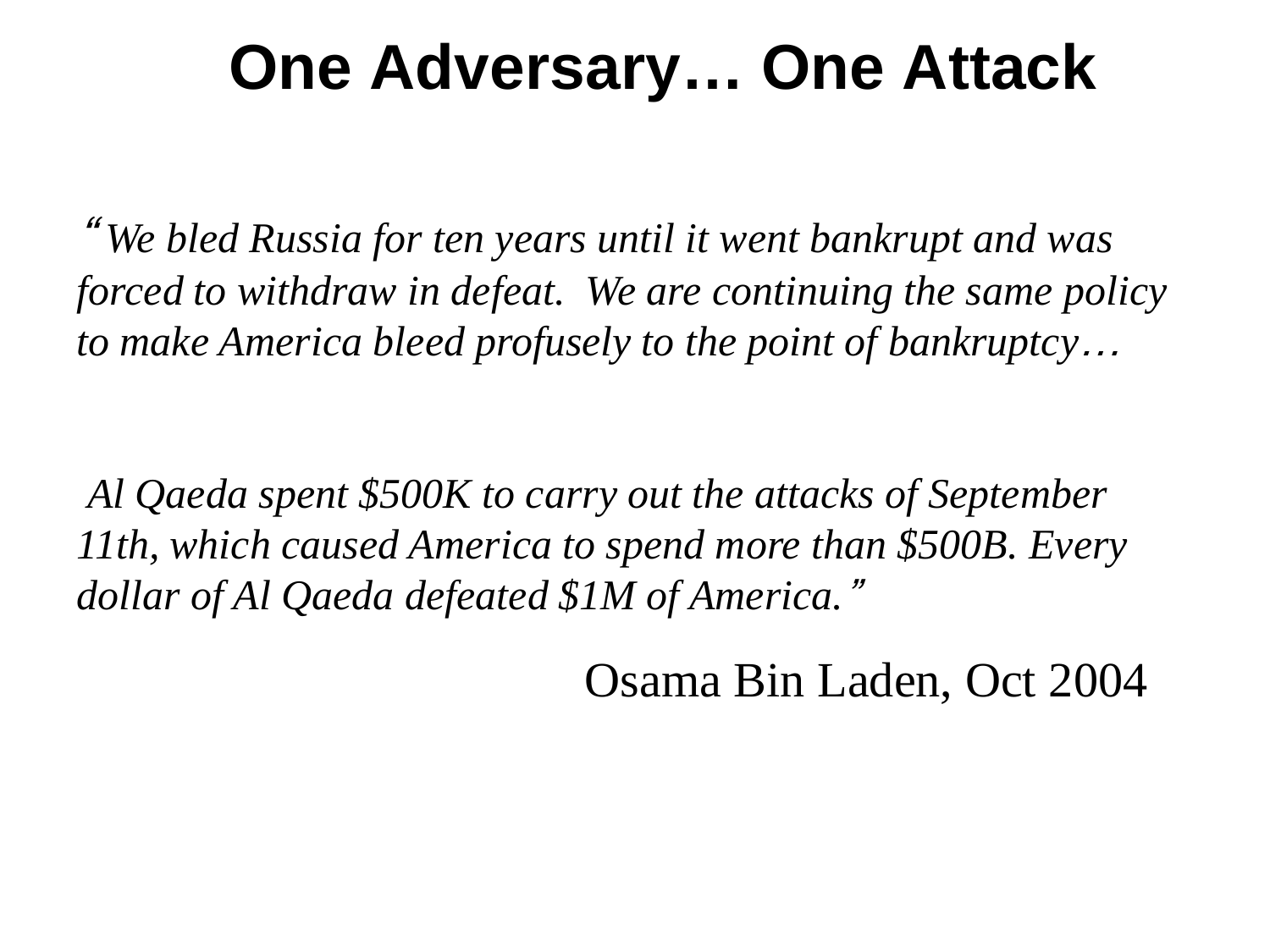## **Assumptions**



Open Architecture is Business Change

Business is about **Customers** 

Change means Open **Architecture** 

Customers are always demanding **Change**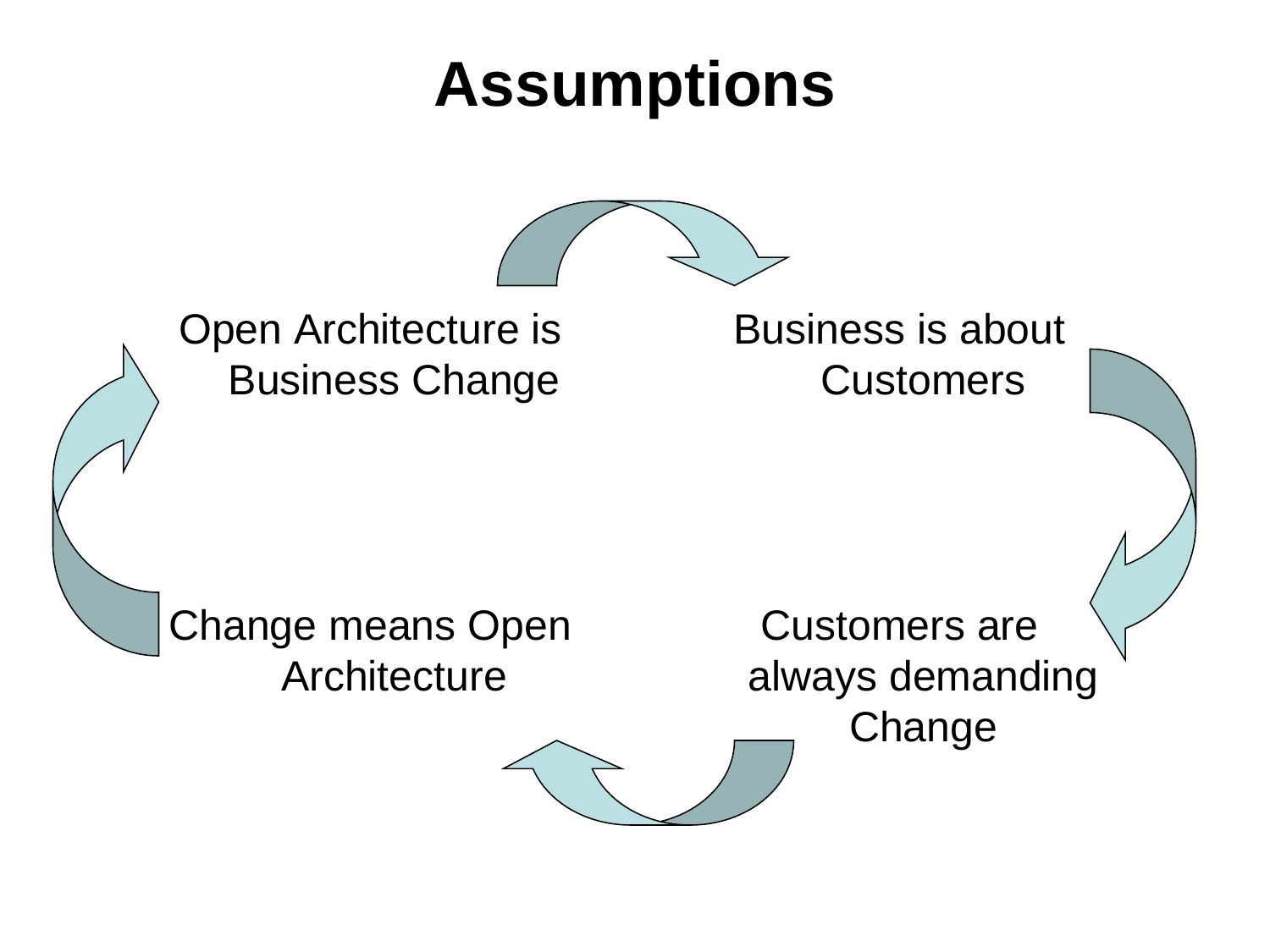### **Commander's Guidance**

### • *ALIGNMENT to deliver:*

- *Right Capability – To fleet, not just new platforms*
- *Right Time – Not "usual time plus fixes"*
- *Right Cost – Not "usual cost plus inflation"*

### • *Enablers for Open Business Model:*

- *Contracting Officials – Contracts drive the business*
- *Cost Estimators – New cost models for modern techniques / business relationships*
- *Test & Evaluation – New tools, new methods, single up processes*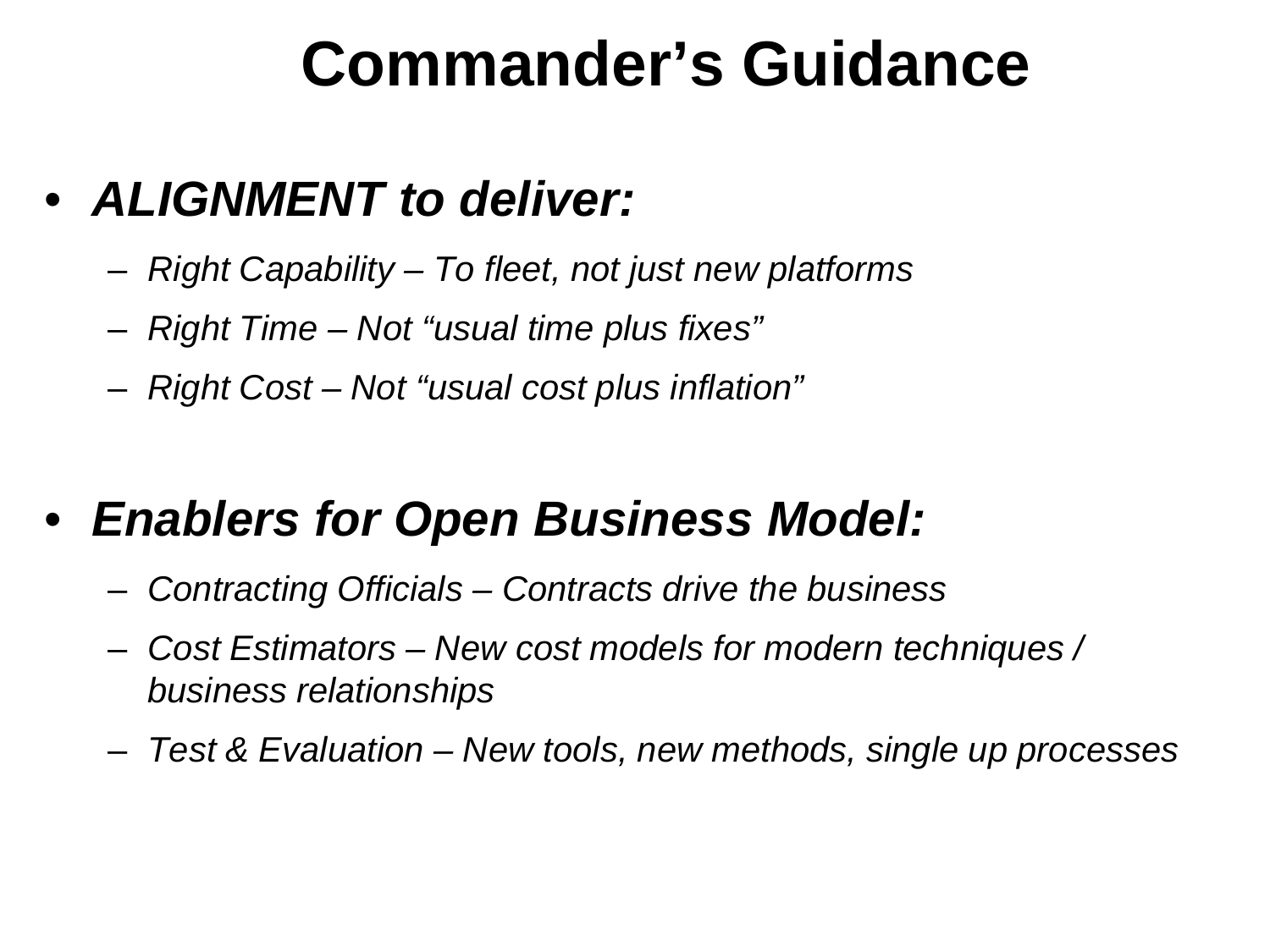# **OA changes business process**



*OA changes the way we design, build and support our systems*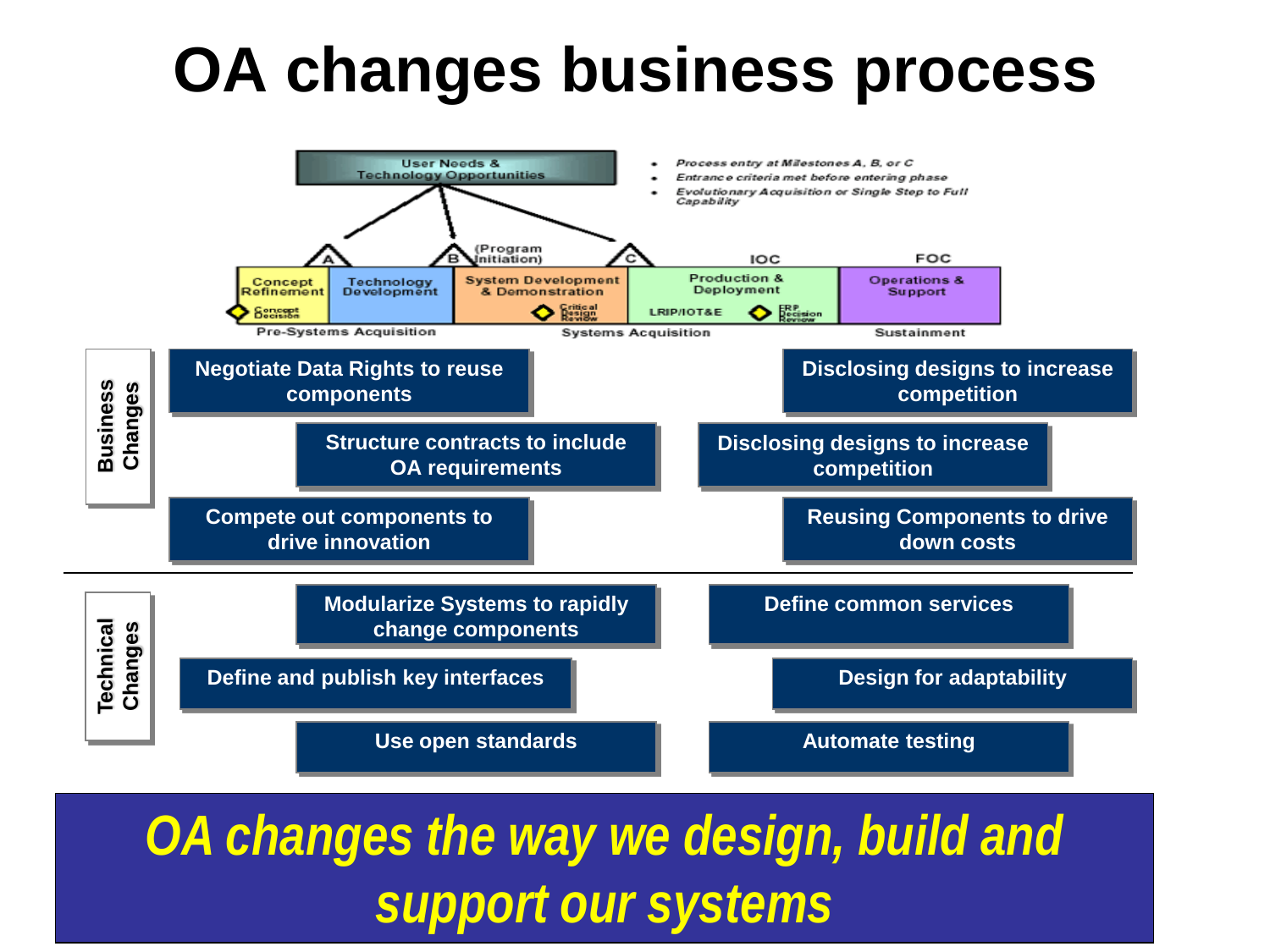# **Degrees of OA transformation**

- How much "OA" Business Model exposure risk
	- To competition
	- To innovation







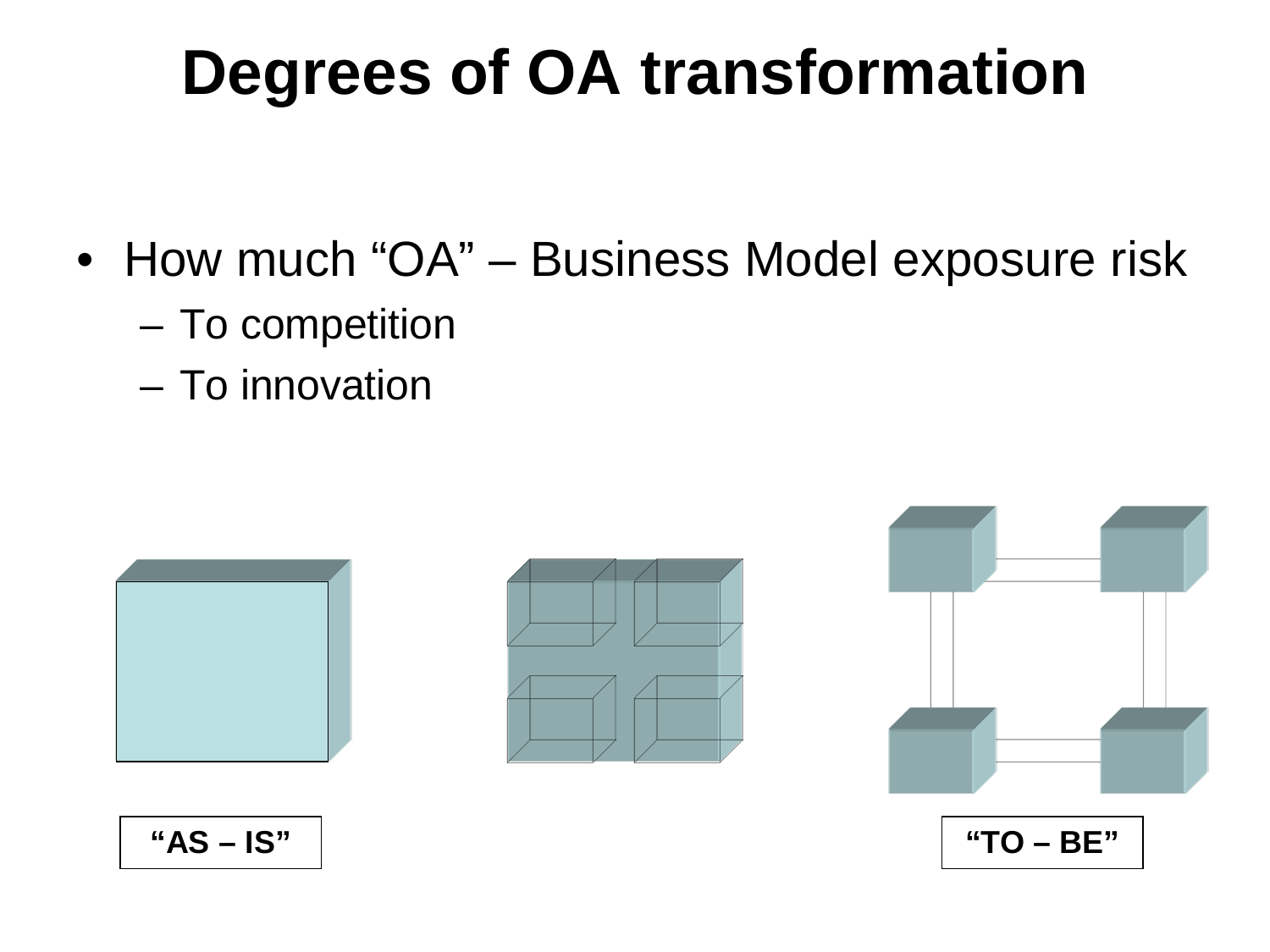# **Darwinism?**

- Survival of the Fittest…Open Anarchy?
- $\bullet$  IP
	- Innovation
	- Infrastructure



Source: Air Force COTS Study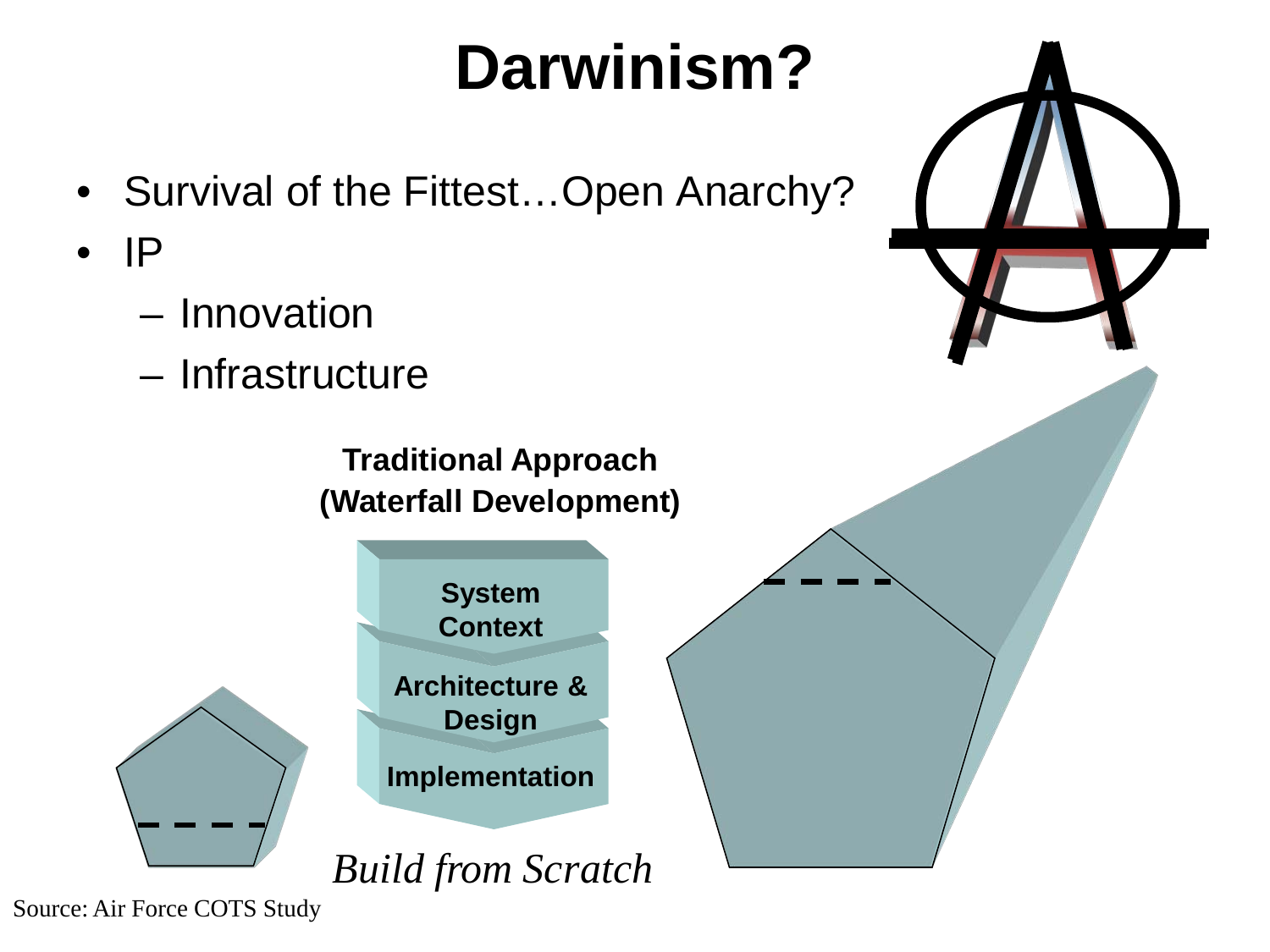# **Surviving Change**

#### • **Change happens**

- Change is both Risk & Opportunity
- **Cultural Shift**

### • **Creative Destruction**

- Innovation
- IP



#### **Notional Program Life-Cycle**



*Buy, Integrate, Continuously Refresh*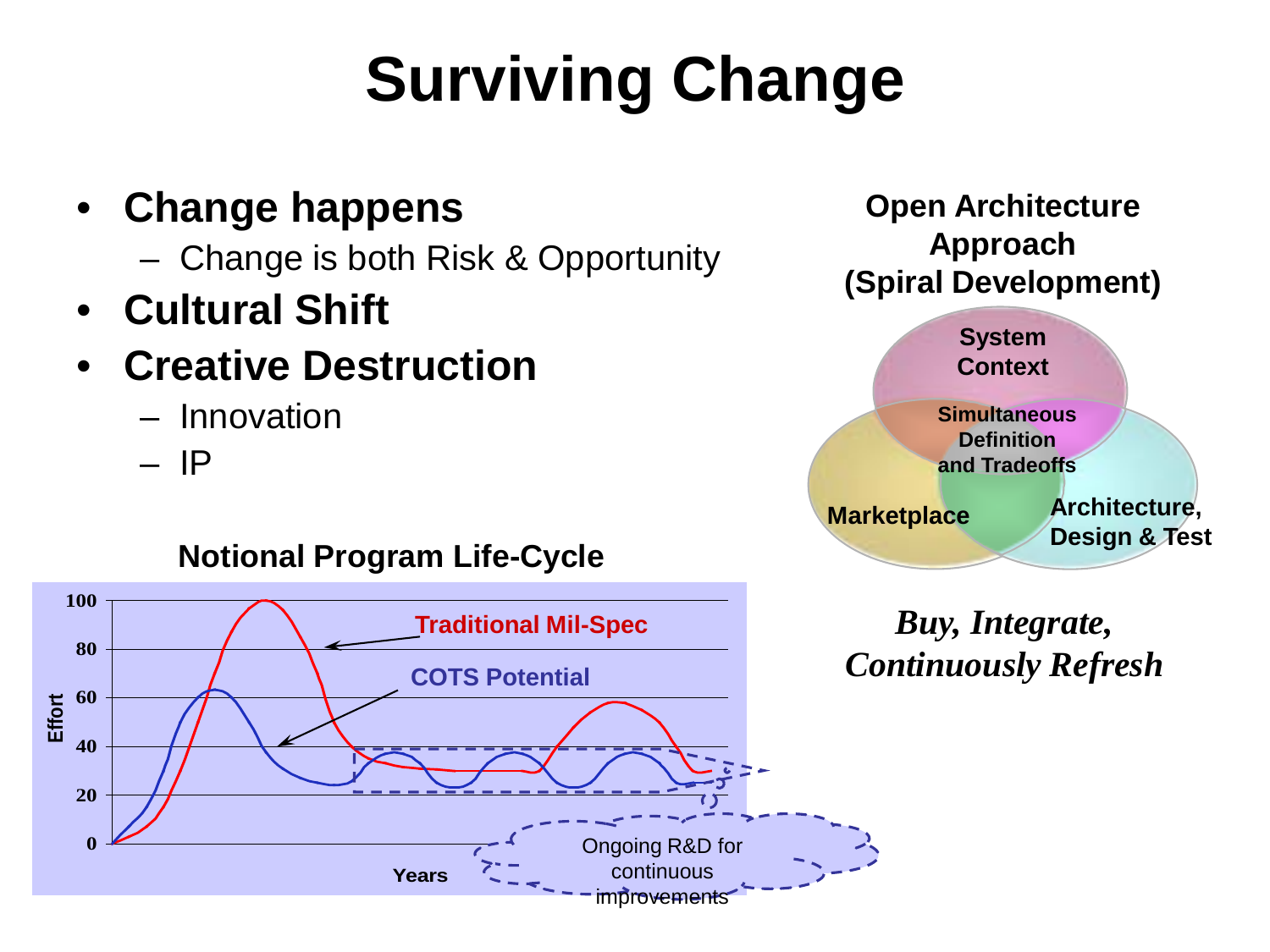# **OA Take-away**

#### • **Opportunity to Accelerate**

- Innovation
- Cost-effective
- Market share
- **Time is the threat**
	- Linear
	- Cyclic
	- Marketplace

*"War is the great teacher of innovation, the great stimulus to thought in military affairs," says Ashton Carter, USD AT&L. The present wars, he adds, "have challenged the cultures in all the services… There's a heated competition to be relevant."*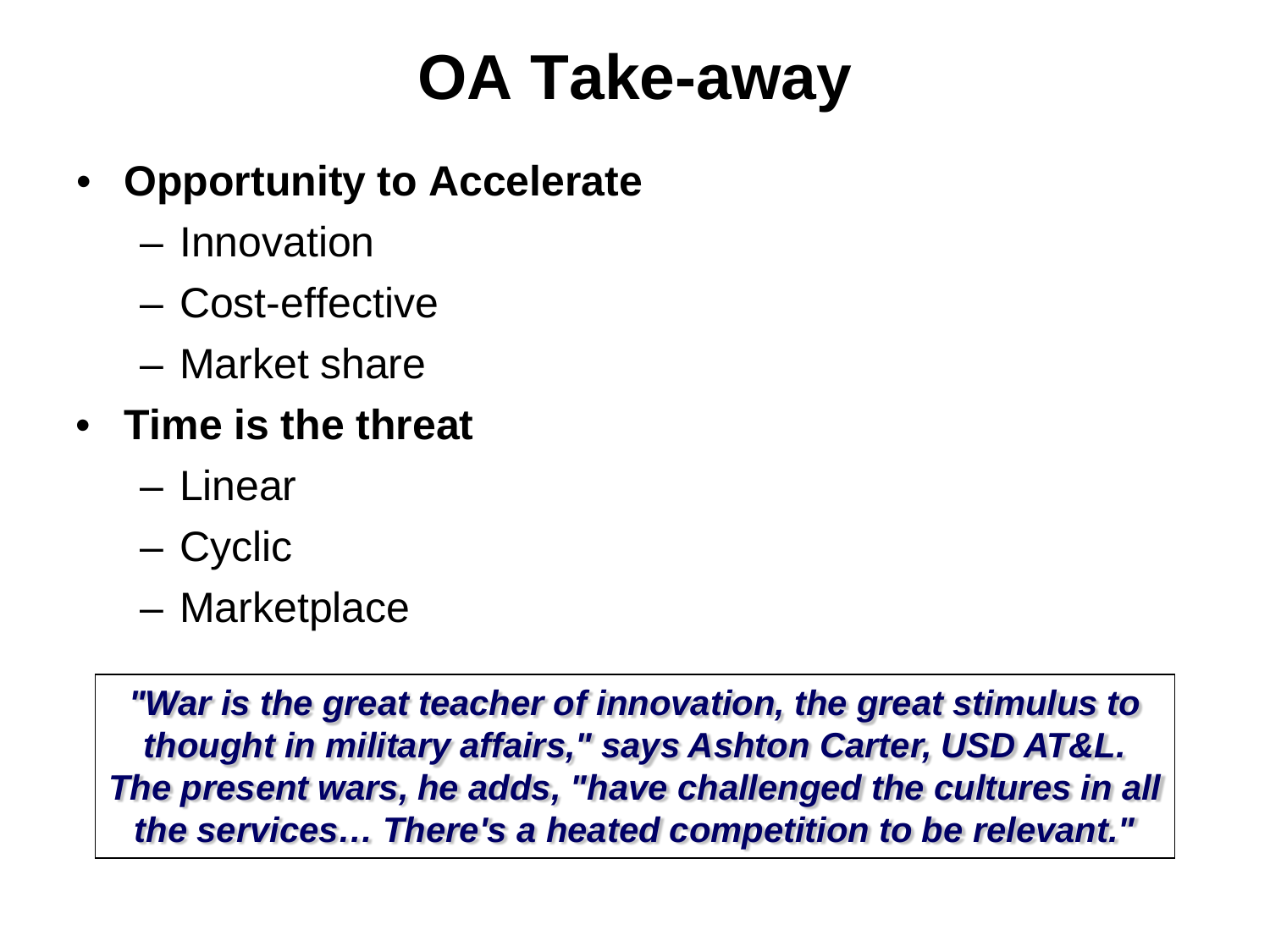# **QUESTIONS?**

Michael McCrave Alion Science & Technology 14 Oct 2009 [mmccrave@alionscience.com](mailto:mmccrave@alionscience.com) 703-692-3288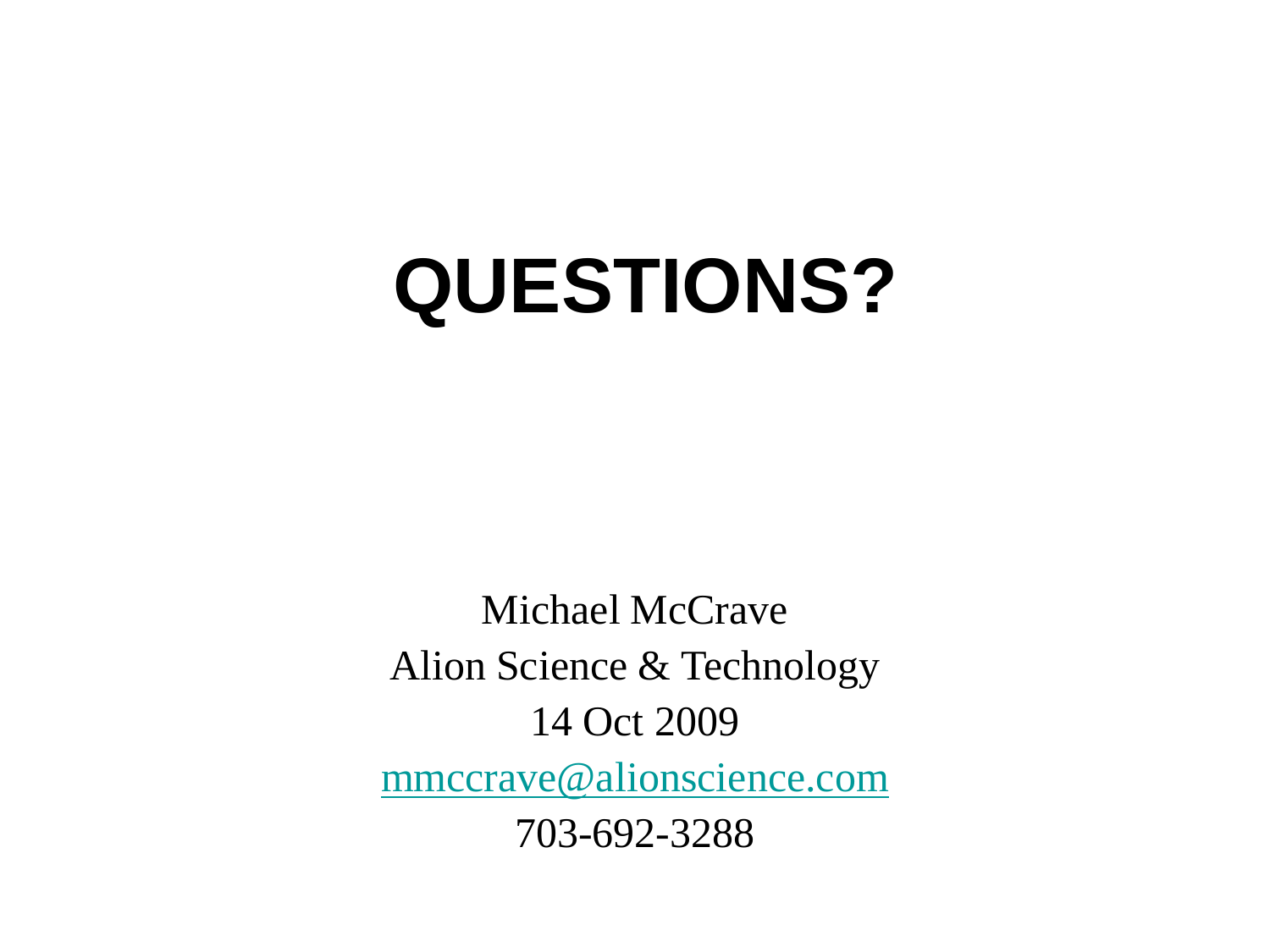### **Open Computing System Definition**

*Open computing system:* A system that implements sufficient open specifications for interfaces, services, and supporting formats to enable properly engineered components to be utilized across a wide range of systems with minimal changes, to interoperate with other components on local and remote systems, and to interact with users in a style that facilitates portability.

**―** Open Systems Joint Task Force

#### *Key Open Computing System Characteristics:*

- Based on open, publicly available specifications ― preferably maintained as standards by a consensus process, e.g. by an internationally recognized governing group
- Well-defined, widely used non-proprietary (standard) interfaces, services and formats
- **Durable** (stable or slowly evolving) component interfaces that **facilitate** modular component replacement and addition of new capabilities
- Upgradeable through incorporation of additional or more capable modular components with minimal impact on the system